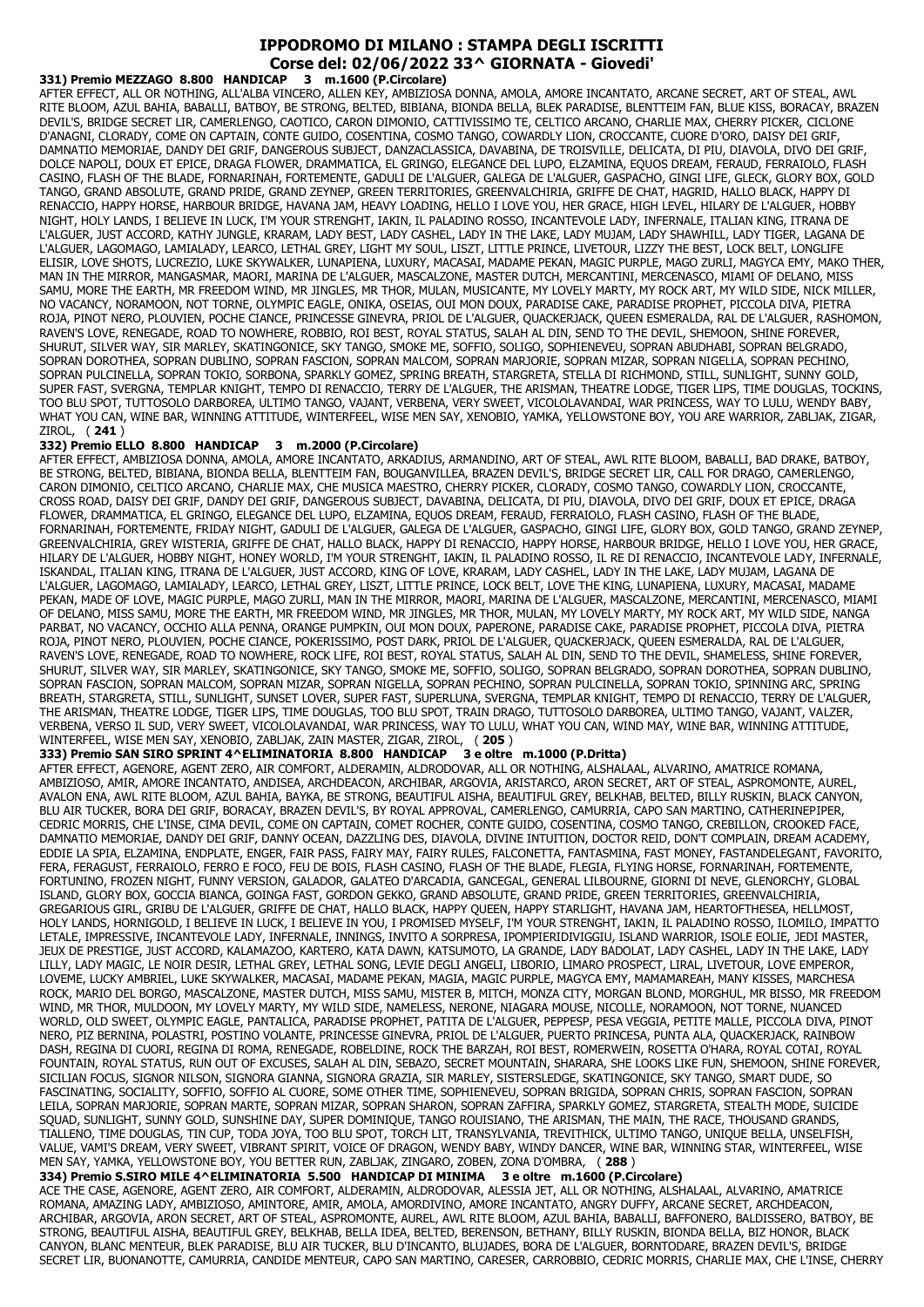PICKER, CICLONE D'ANAGNI, CIMA DEVIL, CIMA SOUND, COLORATURA SOPRANO, COMET ROCHER, COMING UP, COSMO TANGO, COWARDLY LION, CREBILLON, CREEK ISLAND, CROCCANTE, CROOKED FACE, CUORE D'ORO, CURANDERO, DANDY DEI GRIF, DANGEROUS SUBJECT, DANNY OCEAN, DANZACLASSICA, DAOUB, DAVABINA, DELICATA, DENARIUS, DESMO DE L'ALGUER, DIABOLO JAMES, DIAVOLA, DILAN BLUE, DIVO DEI GRIF, DON'T COMPLAIN, DREAM ACADEMY, DRIVE ME HOME, DUCHESSA D'ALBA, EDDIE LA SPIA, EL GRINGO, ELEGANCE DEL LUPO, ELYSEES MUMTAZA, ELZAMINA, EMPEROSE, ENDPLATE, ENGER, EQUOS DREAM, FAIR PASS, FAIRY MAY, FAIRY RULES, FALABRAC, FANTASMINA, FAST MONEY, FAVORITO, FERA, FERAGUST, FERAUD, FERRAIOLO, FERRO E FOCO, FEU DE BOIS, FIGHT AND FIGHT, FIGLIA DI CAMELOT, FILIP, FLASH OF THE BLADE, FLEGIA, FLYING FAIRY, FORNARINAH, FORTEMENTE, FORTUNINO, FRANCESCOS WAY, FROZEN NIGHT, FUGA, FUNNY VERSION, GAGLIARDO, GALADOR, GALATEO D'ARCADIA, GANCEGAL, GATES OF HORN, GENERAL LILBOURNE, GEOMETRIA, GINGER E FRED, GLENORCHY, GLOBAL MYTH, GLORY BOX, GOCCIA BIANCA, GOLD TANGO, GOOD GIRL, GORDON GEKKO, GRAN PIERINO, GRAND ABSOLUTE, GRAND EL CHAPO, GREEN TERRITORIES, GREENVALCHIRIA, GREGARIOUS GIRL, HAPPY HORSE, HAPPY STARLIGHT, HAPPY WIND, HARD WAY WINNER, HE REPPER, HEARTFIELD, HEARTOFTHESEA, HILARY DE L'ALGUER, HOLY LANDS, HORNIGOLD, HOT TO HANDLE, I BELIEVE IN YOU, I'M YOUR STRENGHT, IAKIN, IDA CHICKEN, IL CARBONARO, IL PALADINO ROSSO, ILOMILO, IMMENSE DREAM, IMPATTO LETALE, INASPECT, INCANTEVOLE LADY, INFERNALE, ISABEL DI BREME, ISOLE EOLIE, ITRANA DE L'ALGUER, ITS A GOOD DEAL, JEDI MASTER, JEUX DE PRESTIGE, JUST ACCORD, KALAMAZOO, KARTERO, KATA DAWN, KATSUMOTO, KELPIE, KIDDA, KRARAM, LA BLANCHE, LA GRANDE, LADY BADOLAT, LADY CASHEL, LADY IN THE LAKE, LADY LILLY, LADY MAGIC, LADYHAWE, LAGANA DE L'ALGUER, LAGOMAGO, LAMPO DEL COLLE, LE NOIR DESIR, LEARCO, LEGEND ROCK, LEMHI PASS, LETHAL GREY, LETHAL SONG, LIKE NOWHERE ELSE, LILIANA GOLD, LIMARO PROSPECT, LIRAL, LITTLE PRINCE, LIVE SIMPLE, LIVETOUR, LOCK BELT, LOVE EMPEROR, LOVE YOURSELF, LOVEME, LUIGI PIRANDELLO, LULLABY, LUNAPIENA, LUXURY, MACASAI, MADAME PEKAN, MAGIA, MAGIC PURPLE, MAGO ZURLI, MAGYCA EMY, MAITRE RENARD, MAKO THER, MANY KISSES, MAORI, MARCHESA ROCK, MARINA DE L'ALGUER, MARIO DEL BORGO, MASCALZONE, MATI MEGABYTE, MERNICCO, MEYANDI, MIKE PANCAKE, MISS CHIEVUS, MISS SAMU, MISTER B, MITCH, MONZA CITY, MORGAN BLOND, MORGHUL, MR FREEDOM WIND, MR THOR, MUJA BELLA, MULDOON, MULINO DEL PO, MY LOVELY MARTY, MY WILD SIDE, MYSTIC KNIGHT, NAJMUDDIN, NAMELESS, NATHAN MISTERY, NERONE, NEVERENDINGLOVE, NOBIZLIKETHISBIZ, NOT TORNE, OLD SWEET, OSTENTATION, OURAGAN GRIS, PANTALICA, PAPAGHENA, PEARL OF IRELAND, PECCISE, PEPITA DI BREME, PESA VEGGIA, PETITE MALLE, PICCOLA DIVA, PINOT NERO, PIZZO FALCONE, PLOUVIEN, POCHE CIANCE, POLASTRI, POLO SUD, PRINCE OF DREAMS, PUEBLO, PUNTA ALA, QUACKERJACK, QUEEN ESMERALDA, QUEEN MET, RAGOUT, RAL DE L'ALGUER, RAVEN'S LOVE, REGINA DI CUORI, RENACCIO SILENCE, RENDEZVOUS, RENEGADE, RESIDENT EVIL, ROBELDINE, ROCK THE BARZAH, ROCOLETT, ROI BEST, ROMERWEIN, ROSADELE, ROSETTA O'HARA, ROYAL FOUNTAIN, ROYAL STATUS, SAINT ANDREWS, SALAH AL DIN, SECRET MOUNTAIN, SEMPLICIONE, SEND TO THE DEVIL, SENS OF EMPEROR, SENSE OF WONDER, SHARKATTACK, SHE LOOKS LIKE FUN, SHEMOON, SHERATAN, SHILOH, SHINE FOREVER, SHURUT, SICILIAN FOCUS, SIGNOR ESSE, SIGNOR NILSON, SIGNORA GIANNA, SIGNORA GRAZIA, SILVER WAY, SIMI VALLEY, SIR MAXALOT, SISTERSLEDGE, SKATINGONICE, SKY TANGO, SMART DUDE, SMILING FACE, SO FASCINATING, SOFFIO, SOFFIO AL CUORE, SOPHIENEVEU, SOPRAN ABUDHABI, SOPRAN BELGRADO, SOPRAN BRIGIDA, SOPRAN CHRIS, SOPRAN DOROTHEA, SOPRAN EVEREST, SOPRAN FASCION, SOPRAN FERNANDA, SOPRAN KALYPSO, SOPRAN MALCOM, SOPRAN MANNY, SOPRAN MARJORIE, SOPRAN MIZAR, SOPRAN NAUSICAA, SOPRAN NIGELLA, SOPRAN PECHINO, SOPRAN PULCINELLA, SOPRAN SHARON, SOPRAN TOKIO, SOPRAN TUCANO, SOPRAN ZAFFIRA, SORRY TOO LATE, SPARKLY GOMEZ, SPICY KISS, SPIETATA, STARGRETA, STEALTH MODE, STELLA DEL VESPRO, STRYCHNOS, SUMMER KIRANA, SUNLIGHT, SUNSHINE DAY, SURFA ROSA, SVERGNA, SWOOPING EAGLE, TAGIURA, TANGO ROUISIANO, TARHUN, TEKEDICI, THE ARISMAN, THE MAIN, THE RACE, THOUSAND GRANDS, THUNDER SPIRIT, TIALLENO, TIGER LIPS, TIME DOUGLAS, TOO BLU SPOT, TORONADO SHADOW, TREMOR, TREVITHICK, TRIUSCO, TUTTOSOLO DARBOREA, ULTIMO TANGO, UNSELFISH, URAGANO BLU, VAJANT, VALUE, VARRONE REATINO, VERBENA, VERY SWEET, VIBRANT SPIRIT, VIBURNO, VIVACISSIMO, VIVINCA OLLOLAESA, VOICE OF DRAGON, VOLUNTARY, WALK WITH ME, WALLABY, WAR PRINCESS, WAY TO LULU, WENDY BABY, WENDY RHOADES, WINE BAR, WINNING ATTITUDE, WINTERFEEL, WISE MEN SAY, YAMKA, YELLOWSTONE BOY, YES WE CAN, YOU BETTER RUN, ZINGARO, ZIRAKPUR, ZIVERI, ZOBEN, ZONA D'OMBRA, ( **417** )

**335) Premio S.SIRO CLASSIC 4^ELIMINATORIA 5.500 HANDICAP DI MINIMA 3 e oltre m.2000 (P.Circolare)** AGENORE, AGENT ZERO, AIR COMFORT, AKONITON, ALDERAMIN, ALDRODOVAR, ALLIMAC, ALSHALAAL, ALVARINO, AMAZING LADY, AMBIZIOSO, AMICA MIA, AMOLA, AMORDIVINO, AMORE INCANTATO, ANCALENA, ANGRY DUFFY, APPLE JACK, ARCHDEACON, ARCHIBAR, ARGOVIA, ARON SECRET, ART OF STEAL, AWL RITE BLOOM, BABALLI, BALDISSERO, BARBARICINA, BATBOY, BE STRONG, BEAUTIFUL GREY, BELKHAB, BELLA IDEA, BELTED, BERENSON, BETHANY, BETTER DAY, BILLY RUSKIN, BIZ HONOR, BLANC MENTEUR, BLU D'INCANTO, BOGOGNO, BORA DE L'ALGUER, BORA DEI GRIF, BRAZEN DEVIL'S, BRIDGE JAZZARAAT, BRIDGE SECRET LIR, CANDIDE MENTEUR, CAPO SAN MARTINO, CARA ZEUDI, CARESER, CARROBBIO, CASALE BOTTONE, CEDRIC MORRIS, CHARLIE MAX, CHE L'INSE, CHERRY PICKER, CIMA DEVIL, CIMA SOUND, COAXIORUM, COEUR DE MA VIE, COLORATURA SOPRANO, COSMO TANGO, COWARDLY LION, CREBILLON, CREEK ISLAND, CROCCANTE, CROOKED FACE, CURANDERO, DANGEROUS SUBJECT, DANZACLASSICA, DAOUB, DELICATA, DIABOLO JAMES, DIVO DEI GRIF, DON'T COMPLAIN, DOUX ET EPICE, DREAM ACADEMY, DRIVE ME HOME, DUCHESSA D'ALBA, EL GRINGO, ELEGANCE DEL LUPO, ELYSEES MUMTAZA, EMPEROSE, ENGER, EQUOS DREAM, EXCLUSIVELY JEWELL, FAIR PASS, FAIRY MAY, FAIRY RULES, FANTASMINA, FAST MONEY, FERAGUST, FERAUD, FERRAIOLO, FERRO E FOCO, FEU DE BOIS, FIGHT AND FIGHT, FIGLIA DI CAMELOT, FILIP, FLASH OF THE BLADE, FLYING FAIRY, FOREVER DREAM, FORTEMENTE, FORTUNINO, FRANCESCOS WAY, FREEDOM DAY, FROZEN NIGHT, FUGA, FUNNY VERSION, GAETA, GALADOR, GALATEO D'ARCADIA, GANCEGAL, GENERAL LILBOURNE, GEOMETRIA, GIULIO CESARE, GLENORCHY, GLOBAL MYTH, GLORY BOX, GOCCIA BIANCA, GOLD TANGO, GOLDFINGER, GOOD GIRL, GORDON GEKKO, GRAN PIERINO, GRAND EL CHAPO, GREENVALCHIRIA, GREGARIOUS GIRL, HAPPY HORSE, HAPPY STARLIGHT, HAPPY WIND, HARD WAY WINNER, HARD WORKER, HEARTFIELD, HEARTOFTHESEA, HEAVY LOADING, HOBBY NIGHT, HOT TO HANDLE, I BELIEVE IN YOU, I'M YOUR STRENGHT, IAKIN, IDA CHICKEN, IL CARBONARO, IL PALADINO ROSSO, INASPECT, INCANTEVOLE LADY, INFERNALE, ISABEL DI BREME, ISOLE EOLIE, ITS A GOOD DEAL, JACARANDA, JEALOUS GUY, JEDI MASTER, JUBILANT, JUST ACCORD, KALAMAZOO, KATA DAWN, KELPIE, KING WINKER, KRARAM, KURI, LA BLANCHE, LA GRANDE ASSENTE, LADY BADOLAT, LADY BEST, LADY CASHEL, LADY IN THE LAKE, LADY LILLY, LADY MAGIC, LAMPO DEL COLLE, LE NOIR DESIR, LEARCO, LEGEND ROCK, LEMHI PASS, LETHAL SONG, LIKE NOWHERE ELSE, LILIANA GOLD, LIMARO PROSPECT, LITTLE PRINCE, LOSAK, LOVEME, LUIGI PIRANDELLO, LULLABY, LUNAPIENA, LUXURY, LUXURY TAX, MACASAI, MADAME PEKAN, MAGIA, MAGIC PURPLE, MAGO ZURLI, MAITRE RENARD, MALPAGA, MAORI, MASCALZONE, MATI MEGABYTE, MERA DI BREME, MERNICCO, MEYANDI, MIKE PANCAKE, MISS CHIEVUS, MISTER B, MITCH, MORGHUL, MR FREEDOM WIND, MR THOR, MUJA BELLA, MULDOON, MY LOVELY MARTY, MY WILD SIDE, MYSTIC KNIGHT, NAMELESS, NANGA PARBAT, NATHAN MISTERY, NAYLEAF, NERONE, NEVERENDINGLOVE, NOBIZLIKETHISBIZ, OLD SWEET, OSTENTATION, OURAGAN GRIS, PANTALICA, PANTHER RUN, PAPAVERI ROSSI, PARADISE PROPHET, PEARL OF IRELAND, PECCISE, PETITE MALLE, PICCOLA DIVA, PINOT NERO, PLOUVIEN, POCHE CIANCE, POLASTRI, POLO SUD, PRINCE OF DREAMS, PRINCIPESSA AISHA, PRIVATE SOLDIER, PROIETTILE, PUEBLO, PUNTA ALA, QUACKERJACK, QUEEN ESMERALDA, RAGOUT, RAVEN'S LOVE, REGINA DI CUORI, REGINA DI QUADRI, RENACCIO SILENCE, RENDEZVOUS, RESIDENT EVIL, ROCK THE BARZAH, ROCOLETT, ROI BEST, ROMERWEIN, ROSADELE, ROSETTA O'HARA, ROYAL FOUNTAIN, ROYAL STATUS, SAINT ANDREWS, SALAH AL DIN, SALSAPOPPY, SECRET MOUNTAIN, SEND TO THE DEVIL, SENS OF EMPEROR, SENSE OF WONDER, SHAMELESS, SHE LOOKS LIKE FUN, SHERATAN, SHIFTING OF STUKKO, SHILOH, SHINE FOREVER, SIGNOR ESSE, SIGNOR NILSON, SIGNORA GIANNA, SIGNORA GRAZIA, SILENTDRILL, SILVER WAY, SIR MAXALOT, SKATINGONICE, SKY TANGO, SMART DUDE, SMILING FACE, SO FASCINATING, SO SMOOTH, SOFFIO, SOPRAN BRIGIDA, SOPRAN DOROTHEA, SOPRAN EVEREST, SOPRAN FASCION, SOPRAN FERNANDA, SOPRAN MALCOM, SOPRAN MIZAR, SOPRAN NIGELLA, SOPRAN PECHINO, SOPRAN PULCINELLA, SOPRAN TOKIO, SOPRAN TUCANO, SOPRAN ZAFFIRA, SORRY TOO LATE, SOUL SISTER, SPICY KISS, SPIETATA, ST JUST, STARGRETA, STELLA DEL VESPRO, STILL, STRYCHNOS, SUNLIGHT, SUNSHINE DAY, SUPER PIERINO, SUPERLUNA, SURFA ROSA, SVERGNA, SWOOPING EAGLE, THE ARISMAN, THE BLU SIGNAL, THE MAIN, THE RACE, THUNDER SPIRIT, TIALLENO, TIARA, TIGER LIPS, TIME DOUGLAS, TIME OUT, TOO BLU SPOT, TORONADO SHADOW, TREMOR, TREVITHICK, TRIUSCO, TUTTOSOLO DARBOREA, ULTIMO TANGO, UNSELFISH, URAGANO BLU, VAJANT, VAL WINKLE, VERBENA, VERY SWEET, VIBURNO, VIVACISSIMO, VOICE OF DRAGON, VOLUNTARY, WALLABY, WAR PRINCESS, WAY TO LULU, WINE BAR, WINNING ATTITUDE, WINTERFEEL, WISE MEN SAY, YES WE CAN, ZIRAKPUR, ZOBEN, ZONA D'OMBRA, ( **351** )

## **336) Premio PIETRO BROCCA 5.000 (PIANA G.R.-AM.) HANDICAP 4 e oltre m.1400 (P.Dritta III Trag.)**

ACE THE CASE, AGENORE, AGENT ZERO, AIR COMFORT, ALDERAMIN, ALDRODOVAR, ALESSIA JET, ALLIMAC, ALLOCCO, ALSHALAAL, ALVARINO, AMATRICE ROMANA, AMBIZIOSO, AMINTORE, AMIR, AMORDIVINO, ANCORA DRAGO, ANGRY DUFFY, ARBOC DE L'ALGUER, ARCHDEACON, ARCHIBAR, ARGOVIA, ARON SECRET, ASPROMONTE, AUDACE DA CLODIA, AUREL, BAD CHOICE, BAFFONERO, BARBARICINA, BARDELMOLO, BAROC DE L'ALGUER, BAYKA, BEAUTIFUL GREY, BELKHAB, BELLA IDEA, BERENSON, BETTER DAY, BILLY RUSKIN, BIZ HONOR, BLACK CANYON, BLANC MENTEUR, BLU AIR TUCKER, BLU D'INCANTO, BLUJADES, BORA DEI GRIF, BRAZEN AIR, BRIDGE JAZZARAAT, BUONANOTTE, BURNING LAKE, BUSHALEM, BY ROYAL APPROVAL, CAMURRIA, CANDIDE MENTEUR, CAPO SAN MARTINO, CEDRIC MORRIS, CHE L'INSE, CIMA DEVIL, CIMA SOUND, COLORATURA SOPRANO, COMET ROCHER, COMIN' THROUGH, COMING UP, CORRUPTION, COWARDLY LION, CRASTU DE L'ALGUER, CREBILLON, CRIMINAL GREY, CROOKED FACE, CURANDERO, DAMNATIO MEMORIAE, DANNY OCEAN, DAOUB, DAZZLING DES, DENAAR, DENARIUS, DESERT MAN, DIABOLO JAMES, DILAN BLUE, DON'T COMPLAIN, DREAM ACADEMY, DRIVE ME HOME, EDDIE LA SPIA, ELYSEES MUMTAZA, ENDPLATE, ENGER, FAIR PASS, FAIRY MAY, FAIRY RULES, FALABRAC, FALCONETTA, FANTASMINA, FAST MONEY, FAVORITO, FERA, FERAGUST, FERRO E FOCO, FEU DE BOIS, FIGHT AND FIGHT, FIGLIA DI CAMELOT, FILIP, FLEGIA, FLYING FAIRY, FOLKI, FONTE GAIA, FORTUNINO, FRANCESCOS WAY, FROZEN NIGHT, FUGA, FUNNY VERSION, GALADOR, GALATEO D'ARCADIA, GANCEGAL, GATES OF HORN, GENERAL LILBOURNE, GINGER E FRED, GIULIO CESARE, GLENORCHY, GLOBAL MYTH, GOCCIA BIANCA, GOINGA FAST, GOOD GIRL, GORDON GEKKO, GRAN PIERINO, GREGARIOUS GIRL, GRIBU DE L'ALGUER, HAPPY STARLIGHT, HAPPY WIND, HARD WAY WINNER, HEARTFIELD, HEARTOFTHESEA, HORNIGOLD, HOT TO HANDLE, I BELIEVE IN YOU, IDA CHICKEN, ILOMILO, IMMENSE DREAM, IMPATTO LETALE, IMPRESSIVE, INASPECT, INTO THE WILD, INVITO A SORPRESA, IPOMPIERIDIVIGGIU, IRISH GIRL,